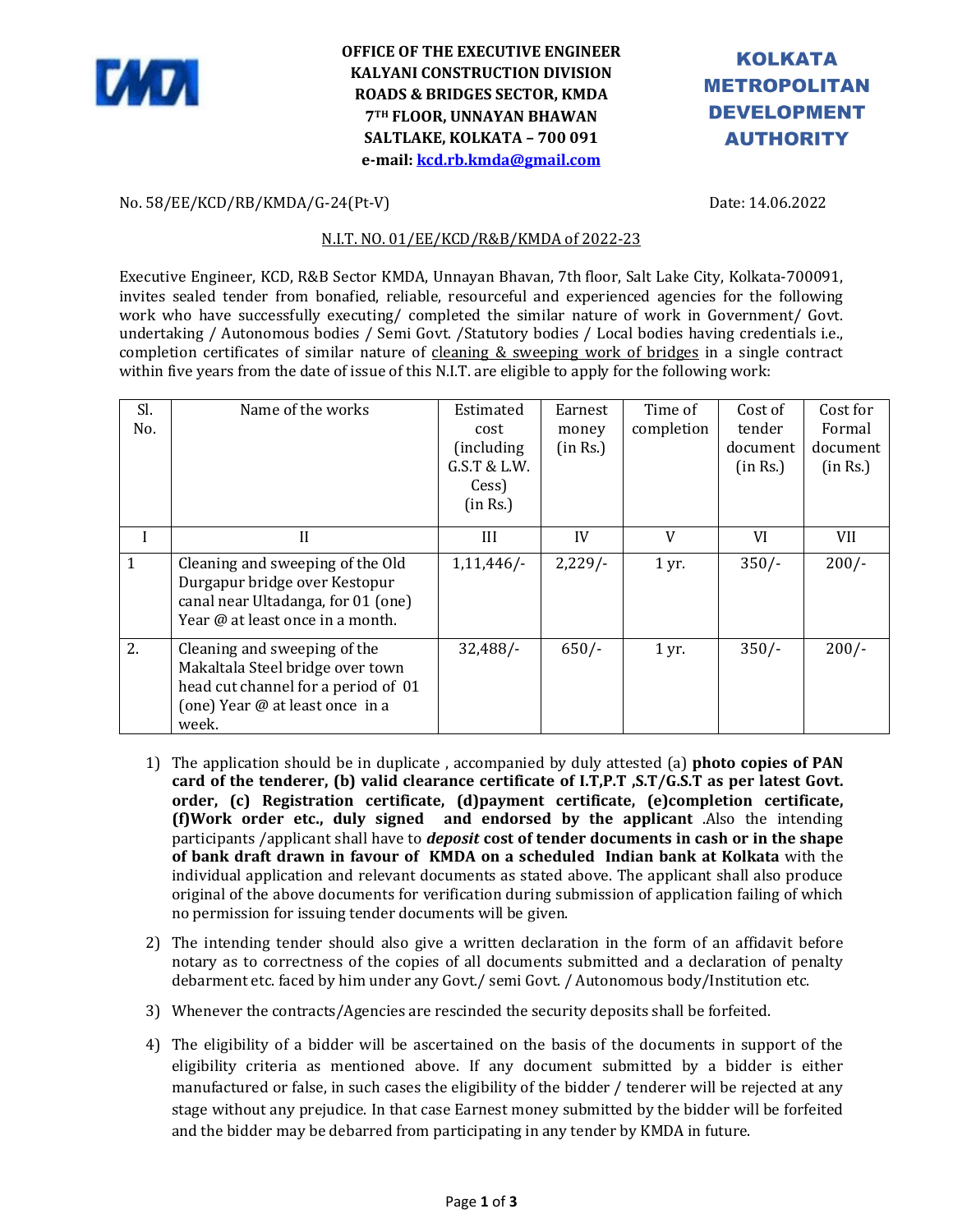- 5) Conditional / Incomplete tender will not be accepted under any circumstances.
- 6) Kolkata Metropolitan Development Authority, reserves the right to cancel the N.I.T. due to unavoidable circumstances and no claim in this respect will be entertained.
- 7) If the dates mentioned in this notice fall on holidays or on days of bandh or natural calamity, the dates defer to next working days.
- 8) The KMDA reserves the right to accept or reject any offer without assigning any reason what-soever.
- 9) The work has to be executed @ at least once in a month for Sl. No. 01 and once in a week for Sl. No. 02 during day and night hours as per the road closure allowed by the local traffic police authority if required. No extra claim will be entertained for executing work during night hours.
- 10)The work to be executed with necessary arrangements for safety, machineries, temporary Barricading, labour hutments, electricity and other misc. at contractors own cost. The contractor have to execute the work at site following all the guidelines of work for the ongoing Covid 19 pandemic situation viz. face mask for every labours, social distancing, application of sanitizer at regular interval etc.
- 11) Successful quotationer / tenderer have to follow all the terms & conditions as in force in the KMDA Form No. 1. If any irregularities/misconduct happens or noticed during the work or within the security period with respect to specification & quality of materials, workmanship then the agency has to rectify the same at his own cost to the satisfaction of the E.I.C. otherwise necessary penal action will be taken against him as per the norms in force in the KMDA Form No.1.
- 12) Successful quotationer / tenderer have to maintain a witness sheet (as per format attached in the tender) for the each time work, which have to be duly witnessed & signed by the concerned A.E & J.E during the work. The witness sheet has to be attached during submission of the bills.
- 13)Successful quotationer / tenderer have to submit the requisite nos. of photos preferably Geotagging photos at the each/every time of work through whatsapp to the concerned A.E. & JE. The quotationer / tenderer must have such facility to provide the same to the concerned A.E. & JE and the E.I.C.
- 14) Successful quotationer / tenderer have to execute an agreement with KMDA after finalisation of tender **in 5(five) set** of formal documents including KMDA Form No.1 for **each work** on payment in cash to the office of the Executive Engineer, KCD, R&B Sector, KMDA at the rate mentioned in the above table, Column – VII.
- 15)The TDS under GST and/or other Taxes will be applicable during processing the bill against the work as per rules.
- 16)All other details may be seen from the Division Office mentioned above on all working days during office hours. Earnest money to be deposited in the form of pay order/bank draft drawn from any nationalised bank **in favour of' KMDA' payable at Kolkata.**
- 17)Right to reject any or all tenders without assigning any reason whatsoever is reserved to KMDA.

| <b>LAST DATE OF RECEIVING APPLICATION</b> | :30.06.2022 Upto 1.30 P.M  |
|-------------------------------------------|----------------------------|
| <b>LAST DATE OF PERMISSION</b>            | :30.06.2022 After 2.00 P.M |